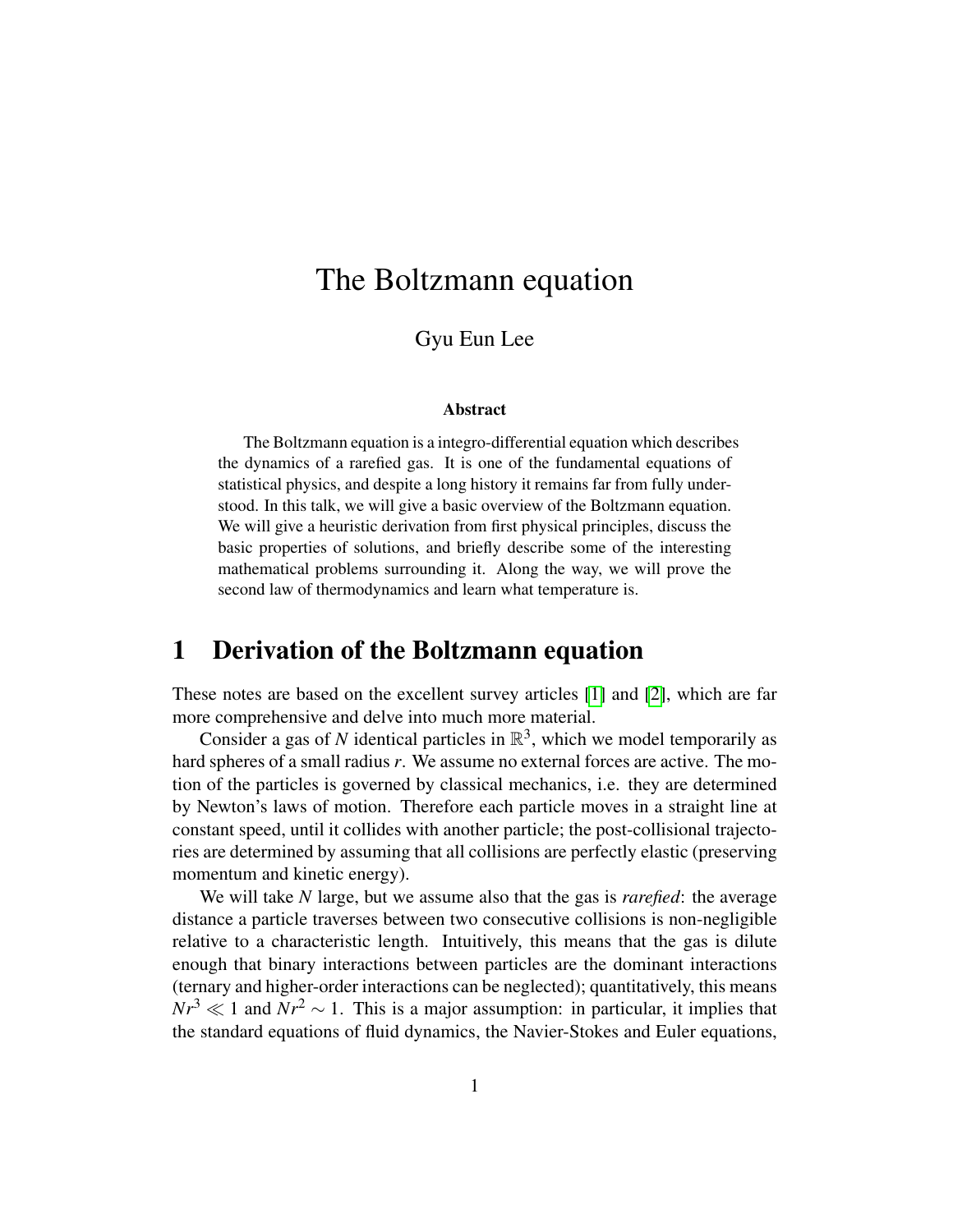do not apply. Our goal is to derive an equation that describes the dynamics of this ensemble of particles.

Each particle (say with label  $(i)$ ) is described by 6 coordinates: 3 coordinates for the position  $x^{(i)}$ , and 3 for the momentum  $v^{(i)}$ . The equations of motion that govern the gas are a system of 6*N* fully coupled ODEs; as *N* is assumed large, this system of ODEs is completely impractical for any computational purposes. We therefore adopt a statistical approach to describing the particle configuration, by introducing the *one-particle distribution function*  $P^{(1)}(t, x, v)$ .  $P^{(1)}(t, x, v)$  is the probability density of finding a fixed particle (say the particle labeled by (1)) at the phase-space point  $(x, y) \in \mathbb{R}^3 \times \mathbb{R}^3$  at time  $t \in \mathbb{R}$ . It can also be interpreted as analogous to the physical density of particles in phase space. Of course, with *N* fixed,  $P^{(1)}$  is a finite sum of delta masses; the hope is that in a scaling limit as  $N \to \infty$ ,  $P^{(1)}$  can be effectively described by a single measurable function, for which we have a closed evolution equation. This equation will be the *Boltzmann equation*, and our goal in this section is to derive it under fairly basic assumptions.

### 1.1 The basic setup

We first assume that particles never undergo collisions. Under this scenario, since there are no external forces, all particles move in a straight line at constant speed, with the speed and direction given by the particle's momentum. Therefore the dynamics are given by simple transport, and the governing equation for the distribution function is given by

$$
\partial_t P^{(1)} + v \cdot \nabla_x P^{(1)} = 0.
$$

However, obviously this equation needs to be adjusted in the presence of collisions. This adjustment takes the form of two additional terms,

$$
\partial_t P^{(1)} + v \cdot \nabla_x P^{(1)} = G - L. \tag{1.1}
$$

*G* and *L* denote the *gain* and *loss* terms respectively.  $L(t, x, y)$  *dxdvdt* is the expected number of particles whose position and momenta are in the ranges  $[x, x]$  $dx$  and  $[v, v + dv]$  at time *t*, but leave these ranges at some time in the interval  $[t, t+dt]$  due to a collision in this interval.  $G(t, x, y)$  *dxdvdt* is the expected number of particles whose position and momenta are outside the ranges  $[x, x + dx]$  and  $[v, v + dv]$  at time *t*, but enter these ranges at some time in the interval  $[t, t + dt]$ . Therefore *L* gives the net loss of particles at a certain location in phase space, and *G* the net gain. Our goal is to understand the form of *G* and *L*; this is where the physics of the collisions will enter.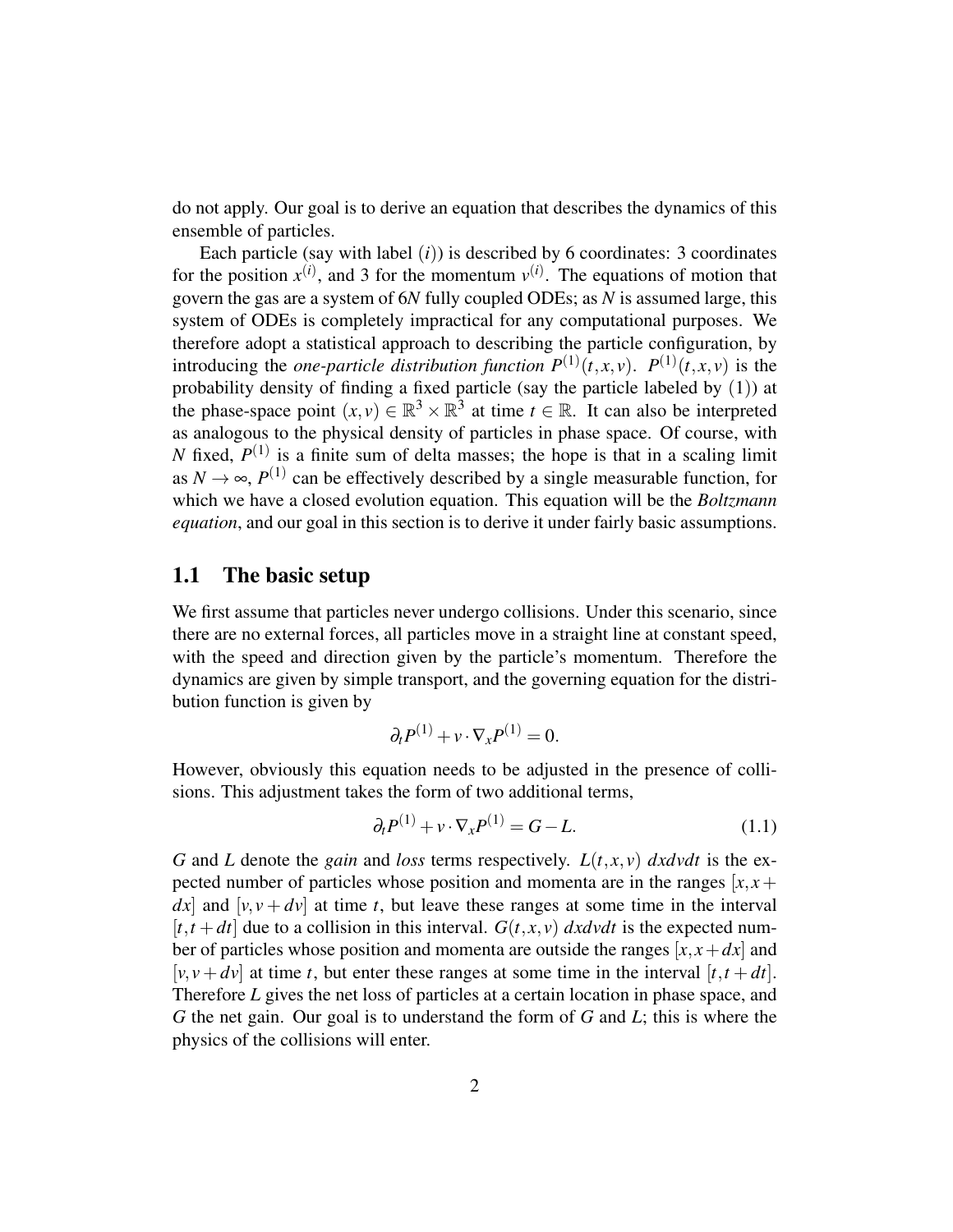#### 1.2 Elastic collisions of hard spheres

Let us consider a collision between two particles. Prior to the collision, we describe the first particle by its phase-space coordinates  $(x, y)$ ; the second we describe similarly by  $(x_*, y_*)$ . After the collision, the first particle's coordinates will be denoted  $(x', v')$  and the second particle's coordinates will be denoted  $(x'_*, v'_*)$ .

We assume that collisions are *localized* in spacetime. That is, a collision is an event that takes place at a single point in space, and the duration of the interaction is effectively instantaneous, so that the two particles do not influence each others' trajectories prior to and after the instant of collision.

We also assume that collisions are perfectly elastic: they preserve momentum and kinetic energy. This means that

$$
v + v_* = v' + v'_*,
$$
  

$$
|v|^2 + |v_*|^2 = |v'|^2 + |v'_*|^2.
$$
 (1.2)

Simple manipulations show that this implies that  $v, v_*, v', v'_*$  lie on a sphere centered at  $\frac{v+v_*}{2} = \frac{v'+v'_*}{2}$  of radius  $\frac{|v-v_*|}{2} = \frac{v'-v'_*}{2}$  $\frac{-v_{*}}{2}$ . In fact, the four vectors form the vertices of a rectangle. Therefore it is often convenient to write the post-collisional momenta  $v'$  and  $v'_*$  in the  $\sigma$ -*representation*:

$$
v' = \frac{v + v_*}{2} + \frac{|v - v_*|}{2} \sigma,
$$
  

$$
v'_* = \frac{v + v_*}{2} - \frac{|v - v_*|}{2} \sigma,
$$
 (1.3)

where  $\sigma \in S^2$ .

### 1.3 The loss and gain terms

We introduce the *two-particle distribution function*  $P^{(2)}(t, x, x_*, v, v_*)$ . This function is the probability density of finding, at time *t*, the first particle at the phasespace location  $(x, y)$  and a second fixed particle at  $(x_*, y_*)$ .

With this we can now give a count of the loss term *L*. We consider particle (1), whose phase space distribution is given by  $P^{(1)}$ , and which is currently located in the range  $[x, x + dx]$  and  $[y, y + dy]$ . By shifting our reference frame, we imagine particle (1) to be a sphere at rest; then in this reference frame, particle (*i*) has momentum  $v_i - v$ . To simplify the calculation of collisions, we can also imagine this particle to be a sphere of radius 2*r*, by imagining all other particles to be point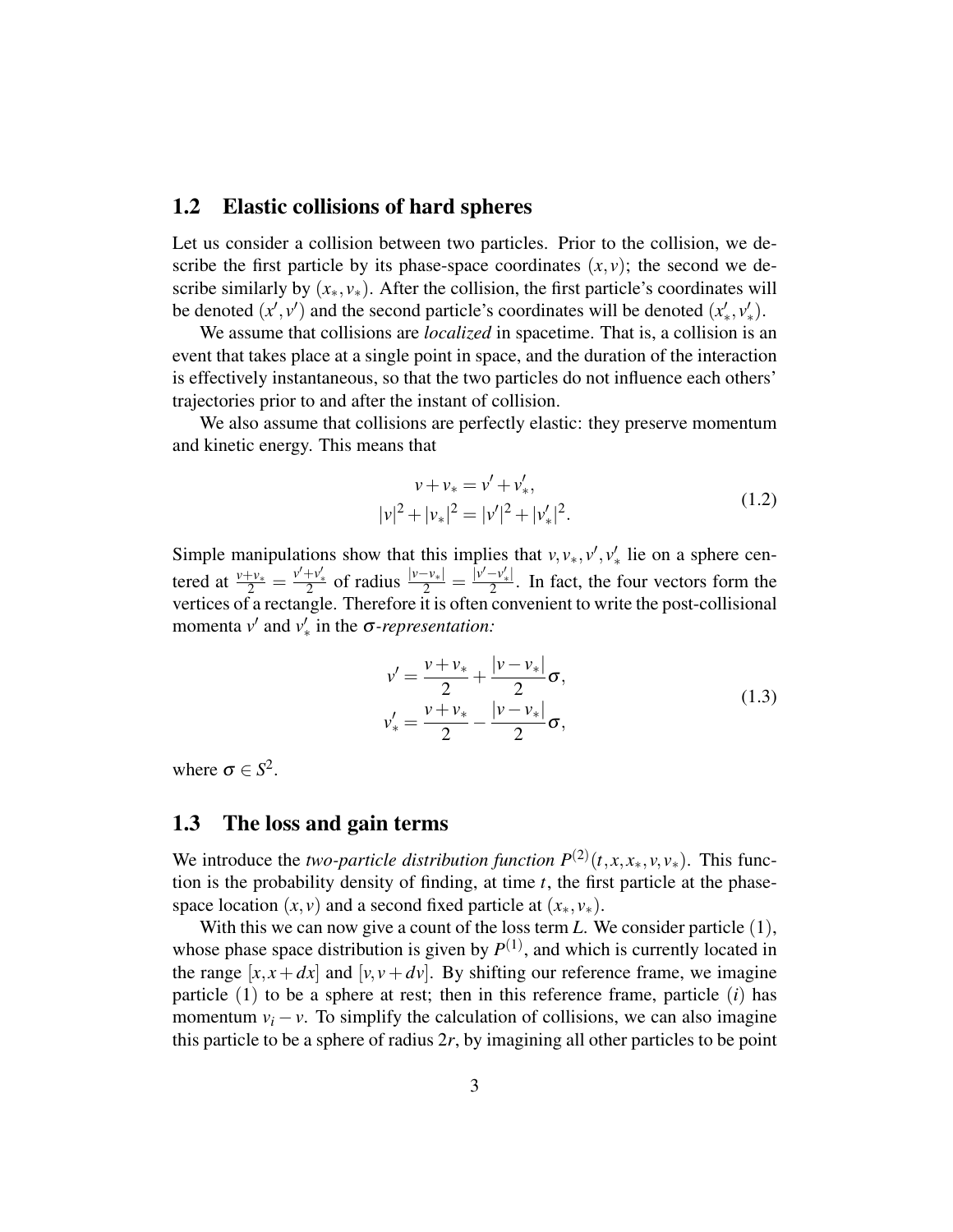particles. Then a particle with coordinates  $(x_*, y_*)$  collides with particle (1) if  $x_*$ lies on the sphere of radius 2*r* centered at *x*.

For a fixed particle (*i*), any collision with particle (1) will send particle (1) outside of the range  $[x, x + dx]$ ,  $[v, v + dv]$ . Therefore to calculate *L* we simply need to count the expected number of collisions of particle (1) with the remaining *N* − 1 particles. Since all particles are identical, we find that  $L = (N-1)\ell$ , where  $\ell$  is the expected number of collisions with a single fixed particle, say particle (2).

So how many collisions with particle (1) can particle (2) contribute? Since we are fixing the phase-space coordinates of particle  $(1)$  to be  $(x, y)$ , the phase-space distribution of particle (2) is simply the two-particle distribution  $P^{(2)}$  conditioned on particle (1) having coordinates  $(x, v)$ ; this is precisely  $P^{(2)}(t, x, x_*, v, v_*)$ . At the moment of collision we have  $x_* = x + 2rn$  where  $n \in S^2$ . Conditioning on this as well, the momentum distribution of particle (2) at the moment of collision is  $P^{(2)}(t, x, x+2rn, v, v_*)$ .

Suppose we count the collisions that occur in an infinitesimal area  $(2r)^2$ *dn* on the sphere of radius  $2r$ . If we definitely know that particle  $(2)$  has pre-collisional momentum  $v_{*}$ , then (using a change of inertial frame) the momentum of particle (2) relative to particle (1) is  $v_* - v$ . Under this assumption, particle (2) can collide with the area  $(2r)^2$ *dn* in the time interval  $[t, t+dt]$  if and only if it lies in a (slanted) cylinder over the base  $(2r)^2$ *dn* of height  $|(v_* - v) \cdot n|$ *dt*. Therefore the number of collisions of particle (2) with particle (1), occurring on an area  $dS = (2r)^2 dn$  on the sphere of radius 2*r*, when the coordinates lie in the ranges  $[x, x+dx]$ ,  $[v, v+dv]$ ,  $[x_*, x_* + dx_*]$ ,  $[v_*, v + dv_*]$ , and  $[t, t + dt]$  is given by

$$
P^{(2)}(t, x, x+2rn, v, v_*)|(v_*-v)\cdot n|(2r)^2dndxdvdv_*dt.
$$

Integrating over all possible locations on the sphere (all possible collision locations) and all possible momenta of particle (2), we obtain

$$
\ell \, dxdvdt = dxdvdt \int_{\mathbb{R}^3} \int_{\mathcal{B}^-} P^{(2)}(t, x, x + 2rn, v, v_*)(2r)^2 |(v_* - v) \cdot n| \, dndv_*. \tag{1.4}
$$

Here  $B^-$  is the hemisphere  $(v_* - v) \cdot n < 0$ , indicating that particles must be moving closer together before collision. Integrating, we therefore find that the loss term is given by

$$
L = (N-1)(2r)^2 \int_{\mathbb{R}^3} \int_{\mathcal{B}^-} P^{(2)}(t, x, x + 2rn, v, v_*) |(v_* - v) \cdot n| \, dndv_*.
$$
 (1.5)

The gain term is calculated similarly, but the integration is over  $\mathcal{B}^+$ , the hemisphere  $(v_* - v) \cdot n > 0$ , indicating that the particles are moving away from each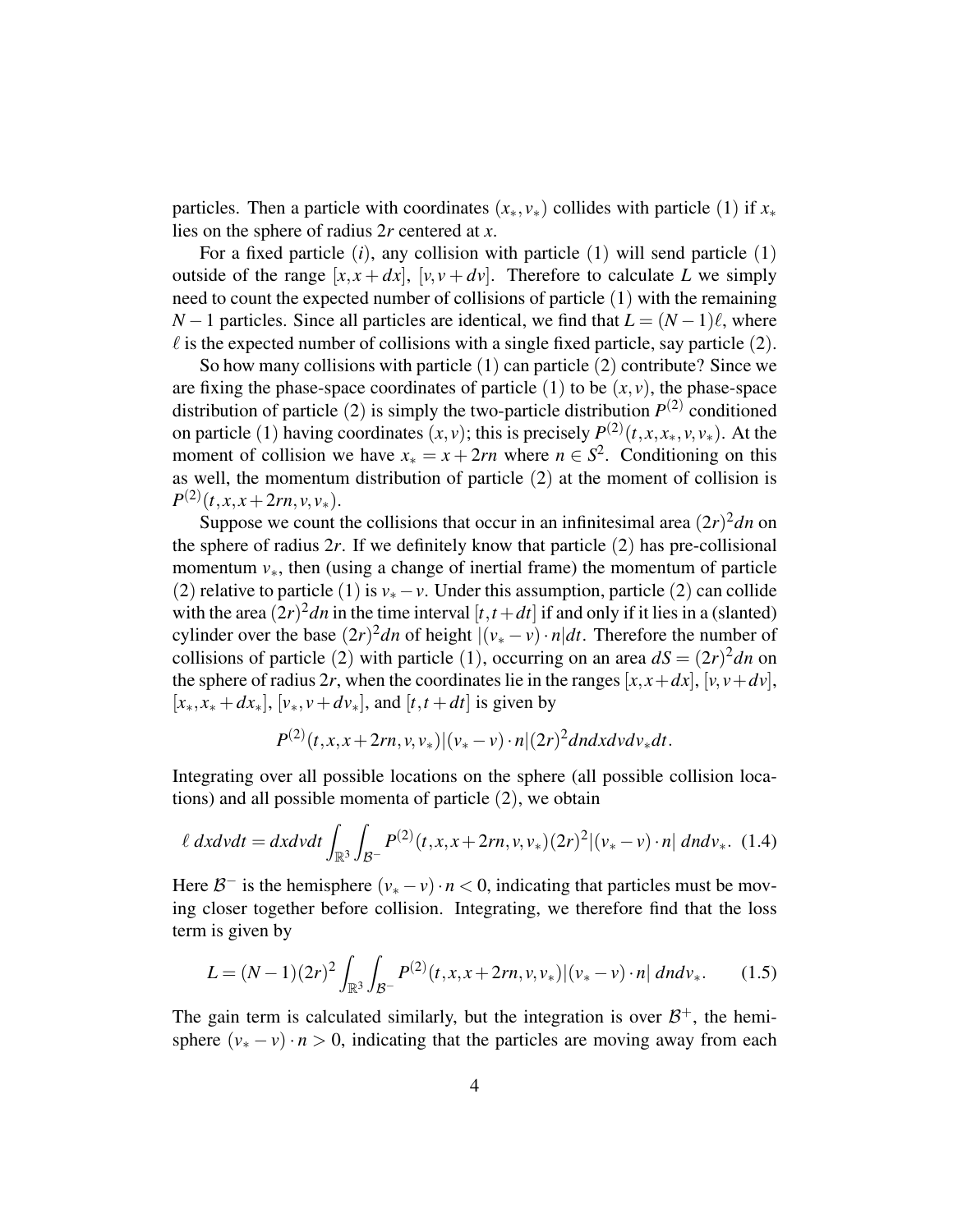other after collision. Therefore the gain term takes the form

$$
G = (N-1)(2r)^2 \int_{\mathbb{R}^3} \int_{\mathcal{B}^+} P^{(2)}(t, x, x + 2rn, v, v_*) |(v_* - v) \cdot n| \, dndv_*,
$$

We now assume, on physical grounds, that the distribution  $P^{(2)}$  is continuous at a collision, that is,

$$
P^{(2)}(t, x, x_*, v, v_*) = P^{(2)}(t, x, x_*, v', v'_*).
$$

Inserting this into the gain term, and making the change of variable  $n \mapsto -n$ , the gain term takes the form

$$
G = (N-1)(2r)^2 \int_{\mathbb{R}^3} \int_{\mathcal{B}^-} P^{(2)}(t, x, x + 2rn, v', v'_*) |(v_* - v) \cdot n| \, dndv_*, \qquad (1.6)
$$

Recalling the rarefied gas assumptions  $Nr^3 \ll 1$  and  $Nr^2 \sim 1$ , we now take a scaling limit as  $N \to \infty$ ,  $\sigma \to 0$ , and  $\overline{Nr^2} \to C < \infty$ . Then absorbing constants, and assuming some continuity on  $P^{(2)}$ , we find that

$$
L \approx C \int_{\mathbb{R}^3} \int_{\mathcal{B}^-} P^{(2)}(t, x, x, v, v_*) |(v_* - v) \cdot n| \, dndv_*.
$$
 (1.7)

and

$$
G \approx C \int_{\mathbb{R}^3} \int_{\mathcal{B}^-} P^{(2)}(t, x, x, v', v'_*) |(v_* - v) \cdot n| \, dndv_*,
$$
 (1.8)

This scaling limit is known as the *Boltzmann-Grad limit*; it describes the asymptotic regimes in which the Boltzmann equation can be expected to accurately describe the dynamics.

### 1.4 The molecular chaos assumption

So far we are not much better than where we started; after all, the unknown function we seek is  $P^{(1)}$ , and we have written down the gain and loss terms in terms of another function  $P^{(2)}$ , which we also do not understand. The way past this is Boltzmann's main insight. Since the number of particles *N* is large, for any two fixed particles a collision between the two is a rare event. Instead of tracking individual collisions, we now consider collisions to be random events, consisting of an interaction between randomly chosen particles. We also assume that the positions and momenta of distinct pre-collision particles are uncorrelated. This can be written in the form

$$
P^{(2)}(t, x, x_*, v, v_*) = P^{(1)}(t, x, v)P^{(1)}(t, x_*, v_*)
$$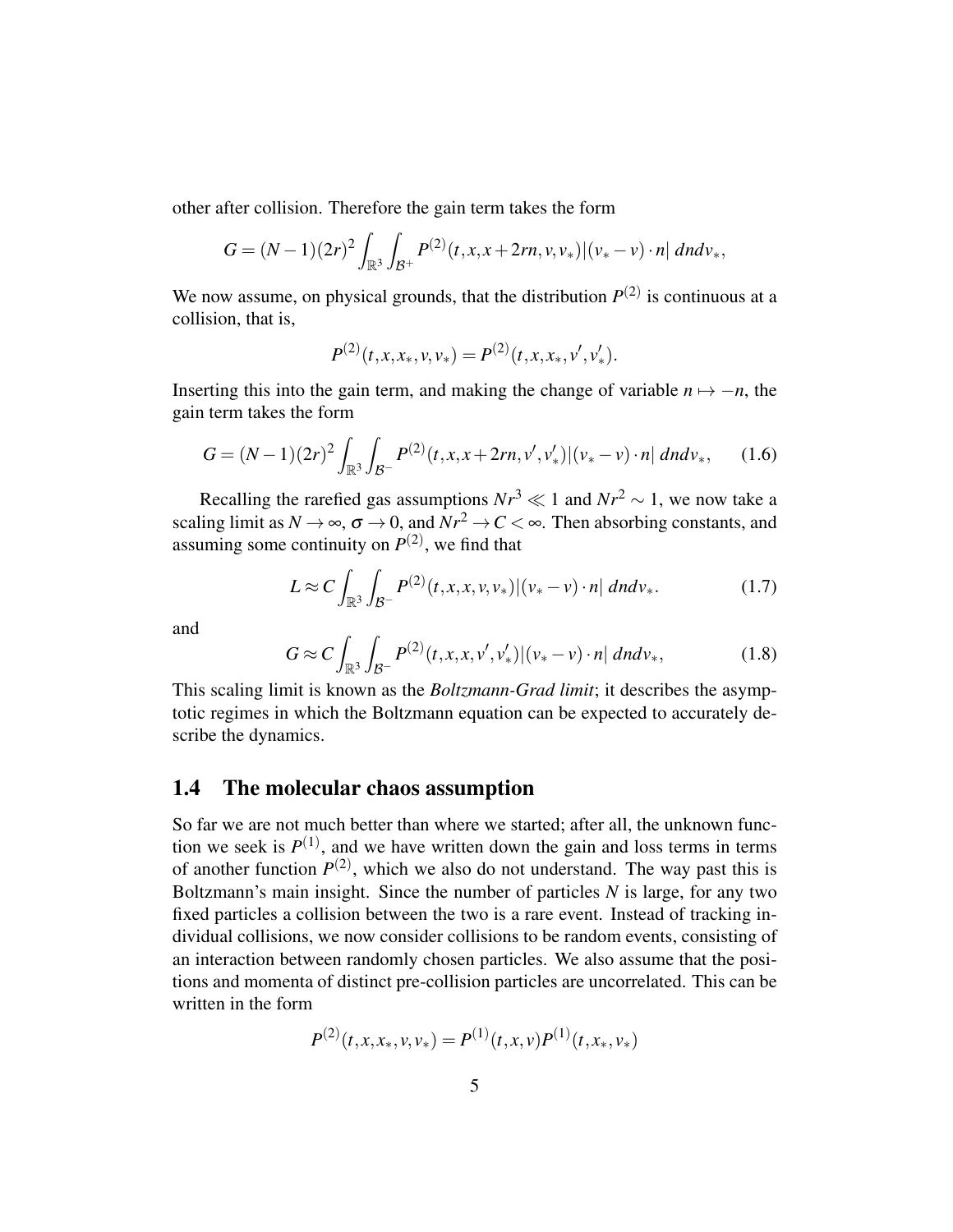for pre-collision particles, i.e.  $(v_* - v) \cdot n < 0$ . This enables us to rewrite the loss term as

$$
L = C \int_{\mathbb{R}^3} \int_{\mathcal{B}^-} P^{(1)}(t, x, v) P^{(1)}(t, x, v_*) |(v_* - v) \cdot n| \, dndv_*.
$$

The assumption that pre-collision particles have uncorrelated phase-space coordinates (or specifically, momenta) does not directly imply a similar reduction for *G*. This is because *G* is written in terms of the post-collision two-particle momenta. However, because the density is assumed to be continuous at a collision, we can simply rewrite the post-collision density in terms of the pre-collision momenta, and then proceed as for the loss term. Under this assumption, the gain term takes the form

$$
G=C\int_{\mathbb{R}^3}\int_{\mathcal{B}^-} P^{(1)}(t,x,v')P^{(1)}(t,x,v'_*)|(v_*-v)\cdot n| dndv_*.
$$

The assumptions we have made are highly nontrivial. From the assumption that pre-collision momenta are uncorrelated, and continuity of the density at the time of collision, we have concluded that the post-collision momenta are also uncorrelated. Boltzmann in fact assumed this directly; this is the *molecular chaos hypothesis*.

Clearly, this is nonsense from a rigorous probabilistic standpoint: even if precollision momenta are uncorrelated, the moment two particles collide their postcollision momenta must be correlated. The molecular chaos assumption must therefore be interpreted as a statement that these correlations are negligible in the scaling limit. Through it, we in fact leave the realm of strictly classical mechanics, as we will see in the discussion of the *H*-theorem.

In any case, we now have the loss and gain terms in terms of  $P^{(1)}$  only, so the system can finally be closed. Rescaling to eliminate the constant *C*, and using *f* to denote *P* (1) from here onward, we are at last able to write down the *Boltzmann equation for hard spheres*:

$$
\partial_t f + v \cdot \nabla_x f = \int_{\mathbb{R}^3} \int_{\mathcal{B}^-} [f' f'_* - f f_*] |(v_* - v) \cdot n| dndv_*.
$$
 (1.9)

Here we adopt the standard notational convention

$$
f = f(t, x, v), f_* = f(t, x_*, v_*), f' = f(t, x', v'), f'_* = f(t, x'_*, v'_*).
$$

We derived this equation in the context of elastic collisions between hard spheres. However, in principle, we can perform the same analysis for other physical situations where the inter-particle interactions are of a different nature, such as charged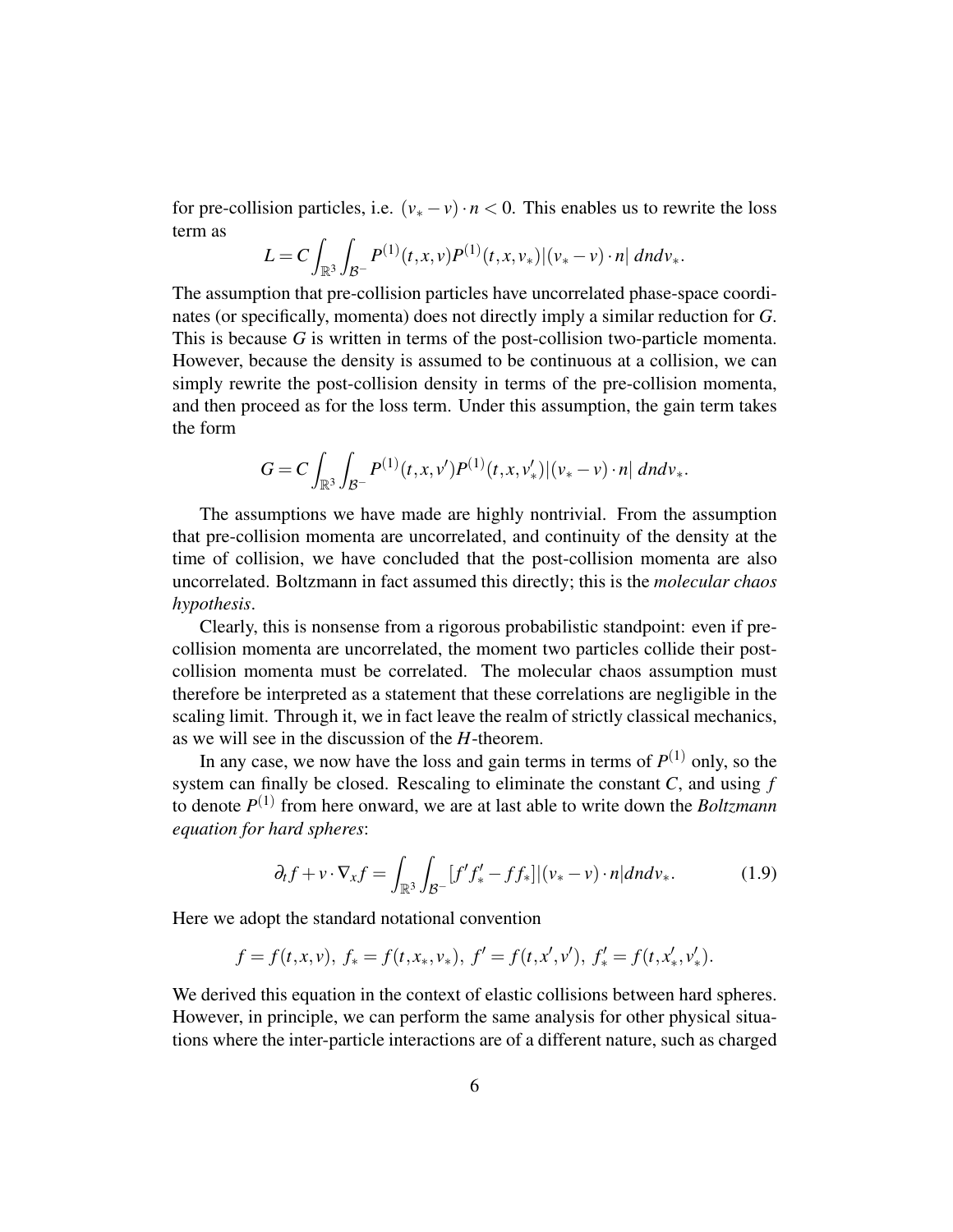particles interacting under the Coulomb force. Therefore it is common to study the general *Boltzmann equation*

<span id="page-6-0"></span>
$$
\partial_t f + v \cdot \nabla_x f = \int_{\mathbb{R}^3} \int_{S^2} [f' f'_* - f f_*] B(n, |v - v_*|) dndv_*.
$$
 (1.10)

The function  $B = B(n, |v - v_*|)$  is called the *collision kernel*, and its form depends on the physics of the particle interactions under consideration. Two important examples of collision kernels are the hard-sphere collision kernel derived previously, and Coulomb interaction kernel

$$
B(n,|v-v_*|) = \frac{1}{|v-v_*|^3 \sin^4(\theta/2)},
$$

where  $\theta$  is the angle between *n* and  $v - v_*$ .

# 2 Basic properties of the Boltzmann equation

We now study the basic properties of the Boltzmann equation [\(1.10\)](#page-6-0). It is often written in the form

$$
\partial_t f + v \cdot \nabla_x f = Q(f, f)
$$

where

$$
Q(f, f)(v) = \int_{\mathbb{R}^3} \int_{S^2} [f' f'_* - f f_*] B(n, |v - v_*|) dndv_* \tag{2.1}
$$

is known as the *collision integral*.

### 2.1 Collision invariants

Recalling that *f* has the interpretation as a probability density or density of particles, it is natural to study quantities of the form

$$
\int_{\mathbb{R}^3} f(t,x,v)\phi(v)\ dv,
$$

as these have interpretations as expectations. Using the equation and differentiating under the integral sign, we obtain the expression

$$
\partial_t \int_{\mathbb{R}^3} f \phi \, dv + v \cdot \int_{\mathbb{R}^3} \phi \nabla_x f \, dv = \int_{\mathbb{R}^3} Q(f, f) \phi \, dv.
$$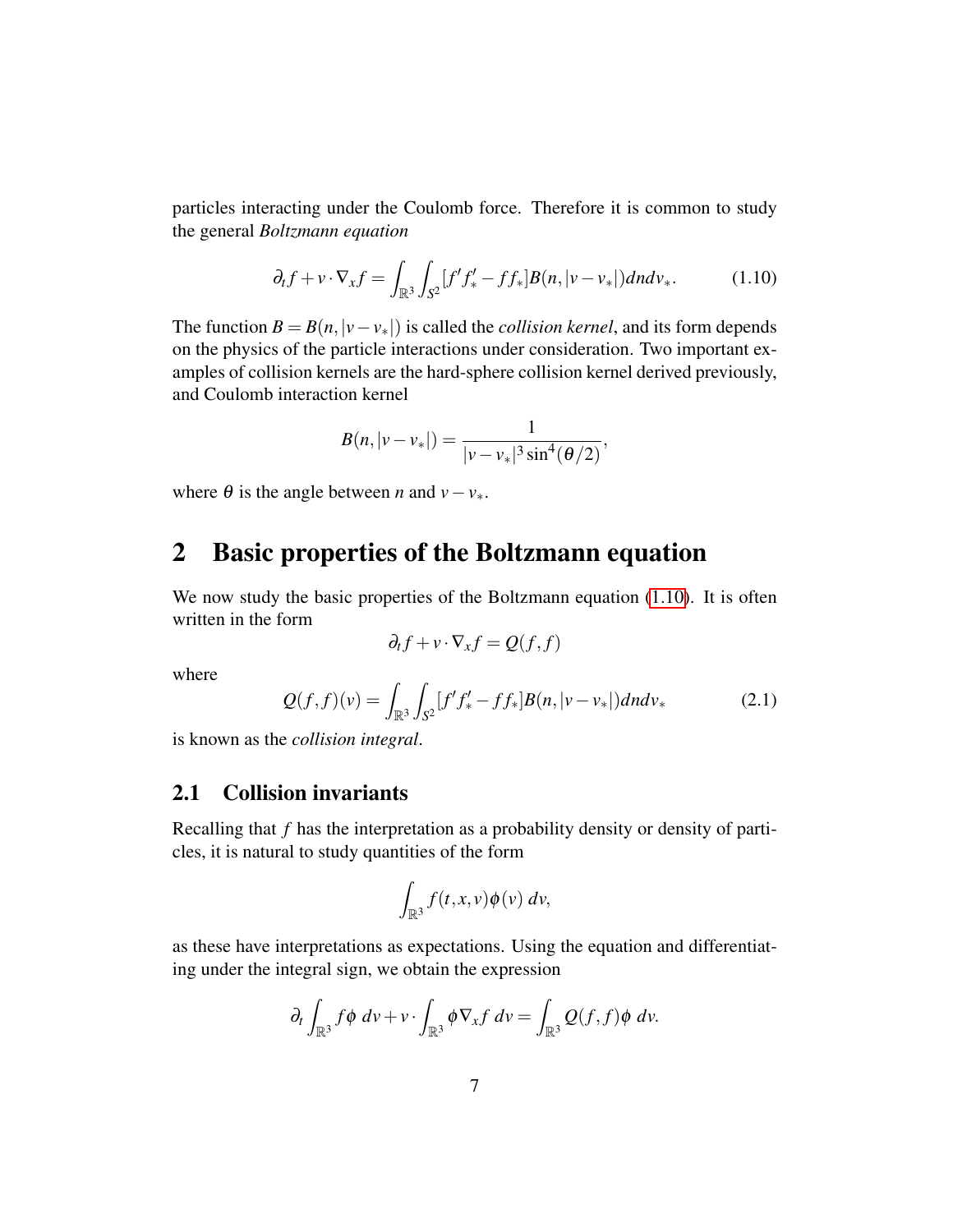Therefore it is important to understand integrals of the form  $\int Q(f, f) \phi \, dv$ . A basic property of the collision integral is that it is symmetric under the change of variable  $v \mapsto v_*,$  and antisymmetric under the change of variable  $v \mapsto v', v_* \mapsto v'_*.$ Using this, from a quick calculation it follows that

$$
\int_{\mathbb{R}^3} Q(f, f)(v) \phi(v) dv
$$
\n
$$
= \frac{1}{4} \int_{\mathbb{R}^3} \int_{\mathbb{R}^3} \int_{S^2} [f' f'_* - f f_*] [\phi + \phi_* - \phi' - \phi'_*] B(n, |v - v_*|) dndv_* dv.
$$
\n(2.2)

In particular, this expression vanishes whenever  $\phi$  is a function satisfying

$$
\phi+\phi_*-\phi'-\phi'_*=0
$$

everywhere in momentum space. Such functions are called *collision invariants*. As it turns out, the collection of all collision invariants is very easily understood: every collision invariant takes the form

$$
\phi(v) = a + b \cdot v + c|v|^2,
$$

where  $a, c \in \mathbb{R}$  and  $b \in \mathbb{R}^3$  are constants. These are linear combinations of the *elementary collision invariants* 1, *v*, and  $|v|^2$ . The observables corresponding to them are given special names:

$$
M = \int_{\mathbb{R}^3} f(t, x, v) dv \quad \text{(mass)},
$$
  
\n
$$
P = \int_{\mathbb{R}^3} v f(t, x, v) dv \quad \text{(momentum)},
$$
  
\n
$$
E = \int_{\mathbb{R}^3} |v|^2 f(t, x, v) dv \quad \text{(energy)}.
$$
\n(2.3)

### 2.2 Boltzmann's *H*-functional

Next, we take  $\phi = \log f$ . In this case

$$
\phi + \phi_* - \phi' - \phi'_* = \log(f f_*) - \log(f' f'_*).
$$

From the elementary inequality

$$
[f'f'_* - ff_*][\log(ff_*) - \log(f'f'_*)] \le 0,
$$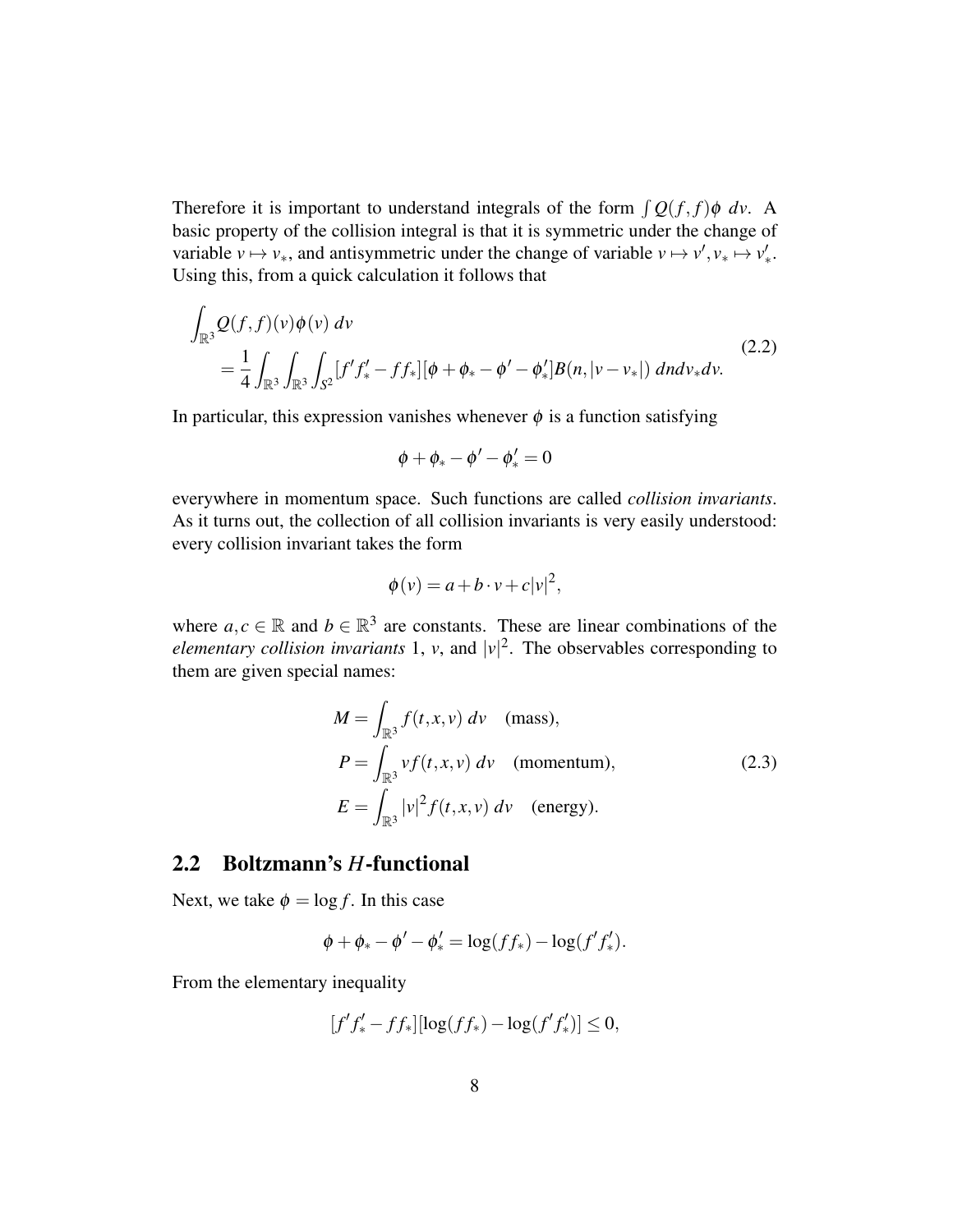we conclude the *Boltzmann inequality*:

$$
\int_{\mathbb{R}^3} Q(f,f) \log(f) \, dv \leq 0.
$$

The corresponding observable

$$
H = \int_{\mathbb{R}^3} f \log f \, dv
$$

is called *Boltzmann's H-functional*, or the *entropy*.

### 2.3 Maxwellian distributions

If equality holds in the Boltzmann inequality, then log *f* is a collision invariant, i.e.

$$
f(t, x, v) = \exp(a + b \cdot v + c|v|^2).
$$

Such a distribution, with *c* < 0 (so that *f* is integrable) is called a *Maxwellian distribution*. Conversely, if *f* is a Maxwellian distribution, then equality holds in the Boltzmann inequality. Moreover, every Maxwellian distribution is a so-lution to [\(1.10\)](#page-6-0), because if  $f = \exp(\phi)$  where  $\phi$  is a collision invariant, then  $f'f'_{*} - ff_{*} = 0$ . Therefore  $Q(f, f) = 0$ , and  $\nabla_{x} f = 0$  since *f* is independent of *x*. Therefore Maxwellian distributions characterize those solution to [\(1.10\)](#page-6-0) for which the Boltzmann inequality is an equality.

# 3 The spatially homogeneous equation

The full Boltzmann equation is a subject for which much remains to be studied, and which we cannot hope to cover in the span of these notes alone. We therefore restrict to a simpler but still highly nontrivial case, that in which *f* is constant in the *x* variable: that is,  $f(t, x, v) = f(t, v)$ . This describes a gas which is equidistributed in space; then the goal is to understand the momentum distribution of the gas, and its relation to physical quantities. Such a distribution is said to be *spatially homogeneous*, and satisfies the *spatially homogeneous Boltzmann equation*

$$
\partial_t f = Q(f, f). \tag{3.1}
$$

With the transport term removed from the equation, the collision invariants of the previous section become conserved quantities:

$$
\partial_t M = 0, \ \partial_t P = 0, \ \partial_t E = 0. \tag{3.2}
$$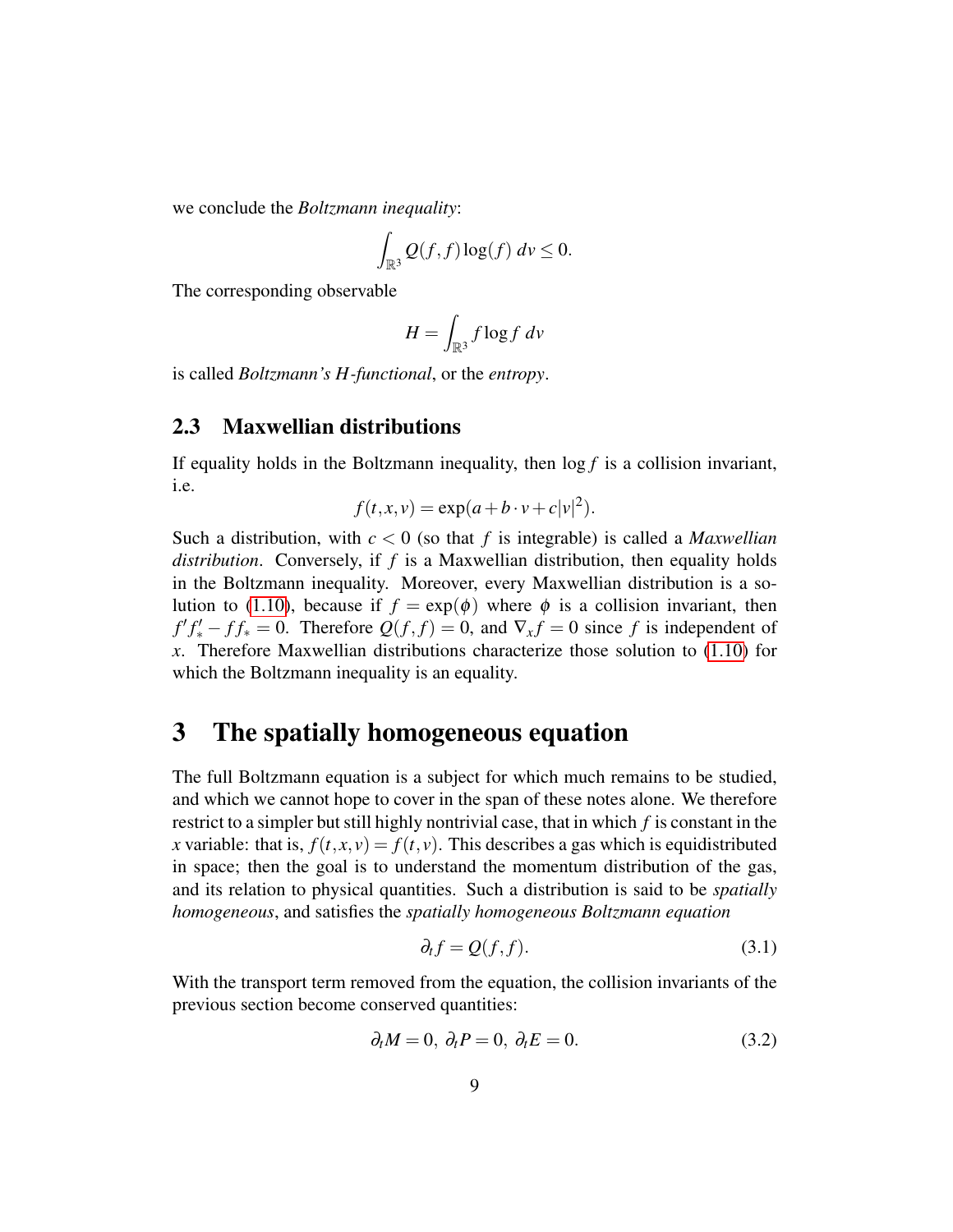Moreover, the Boltzmann inequality becomes an expression of the *second law of thermodynamics*:

$$
\partial_t H \le 0. \tag{3.3}
$$

This inequality is a special case of the *Boltzmann H-theorem*; the general *H*theorem is the analogous statement for the spatially inhomogeneous equation. This last inequality marks an important difference between the classical description of the gas as a many-particle system of Newtonian particles and the Boltzmann description. One fundamental property of the classical description is that it is *time-reversible*: given the positions and momenta of all particles at a given time, one can (in principle) determine the dynamics not only forward in time, but also backward (by reversing all momenta, and then running this new system forward in time). In other words, time has no preferred direction: the equations of motion are symmetric under time reversal.

In the Boltzmann description this is explicitly violated. Because the entropy is nonincreasing in forward time, there is clearly a distinction between different directions of time; the Boltzmann equation is *time-irreversible*. The apparent discrepancy between time-reversible microscopic dynamics and time-irreversible macroscopic dynamics is a subject of much interesting physical debate, but unfortunately it is beyond the scope of these notes.

Maxwellian distributions  $f = A \exp(-\beta |v|^2)$  are solutions to the homogeneous equation with maximal entropy. A spatially homogeneous gas whose momentum distribution is Maxwellian is called an *ideal gas*. Ideal gases are standard models for the behavior of gases in the sciences. For an ideal gas, notions such as temperature are well-defined, and appear in the constants defining the corresponding Maxwellian distribution. That is, each Maxwellian distribution (with zero drift) can be written in the form

$$
f(v) = \left(\frac{m}{2\pi kT}\right)^{\frac{3}{2}} \exp\left(-\frac{m|v|^2}{2kT}\right),\,
$$

where *m* is the mass of particles, *k* is a physical constant known as the *Boltzmann constant*, and *T* is the *thermodynamic temperature*. (We are enforcing that *f* is a probability density, so that it is normalized to have unit integral.)

# 4 Interesting problems on the Boltzmann equation

The Boltzmann equation has been a subject of intense study ever since it was first formulated. However, much remains to be done for the mathematical theory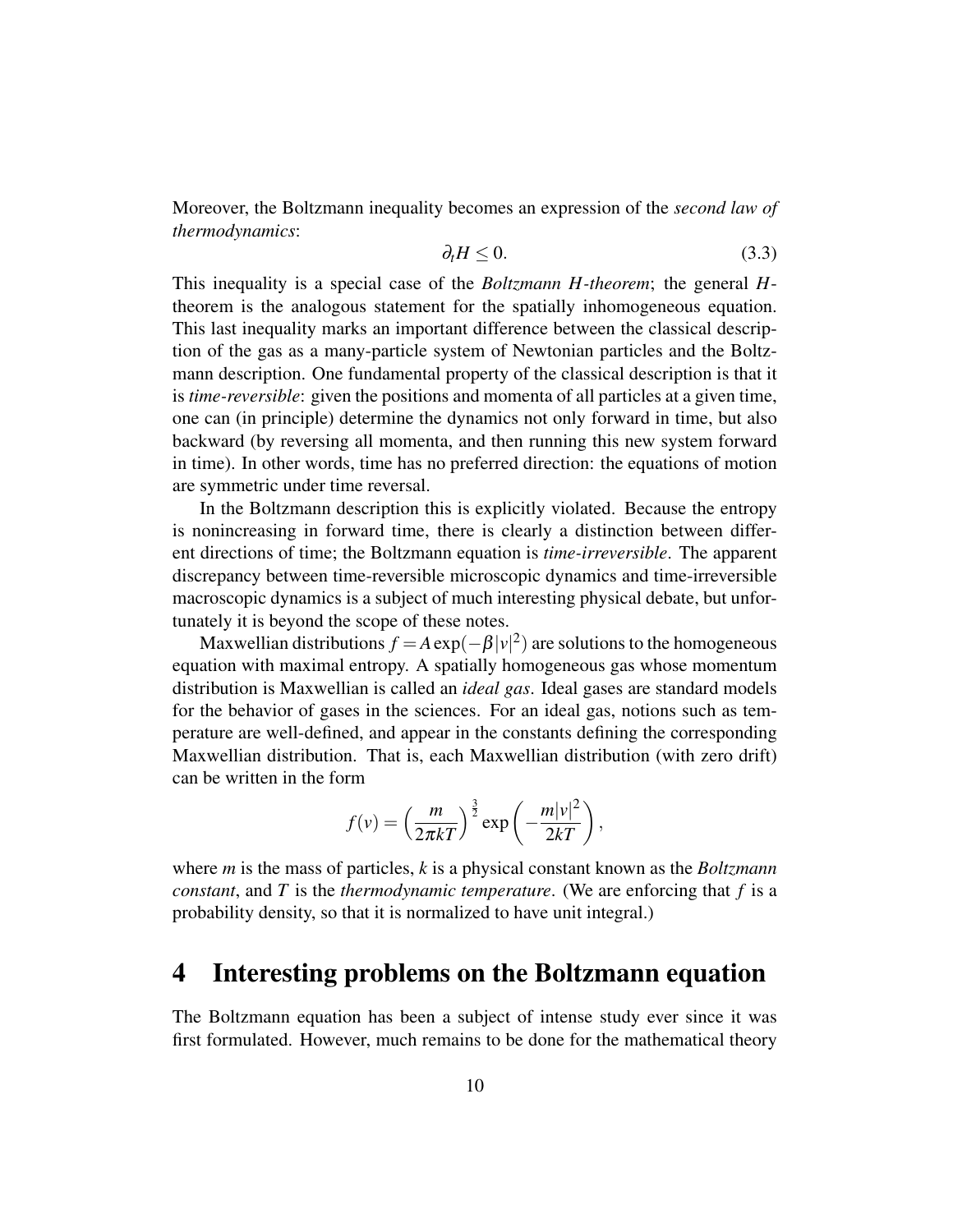of the equation. A major reason is that the collision integral  $Q(f, f)$  is fairly complicated. Another reason is that the Boltzmann equation, through the choice of the collision kernel *B*, is quite general, and there is very little that can be said that holds in general for all collision kernels. Therefore each collision kernel, corresponding to different physical scenarios, must be studied essentially on its own. In this section we will briefly discuss some of the mathematical problems surrounding the Boltzmann equation, many of which remain open and active areas of research.

### 4.1 Well-posedness

From a PDE perspective, the first question of interest is well-posedness: existence and uniqueness of solutions, and continuous dependence on initial data. This is a famously difficult problem, even for the spatially homogeneous equation. One of the major difficulties is that, aside from the conservation laws and the *H*-functional, there are no known generally valid globally controlled quantities for the evolution. Also, the equation itself is sometimes difficult to interpret: for hard-sphere collisions things are generally fine, but for collision kernels *B* describing other particle interactions it can be hard to justify the finiteness of the collision integral  $Q(f, f)$ . This is especially true with long-range forces, which result in collision kernels that exhibit a singularity along certain collision angles.

Much of the progress on well-posedness is relatively recent. For the large part it is limited to the spatially homogeneous case with a certain class of collision kernels which behave similarly to hard-sphere collisions. There has been more success for well-posedness of solutions which are perturbations of a Maxwellian distribution, for which one can linearize the collision integral around the Maxwellian.

### 4.2 Boundary conditions

We have derived and stated properties for the Boltzmann equation assuming that the gas is distributed over all of  $\mathbb{R}^3$ ; the only boundary conditions we imposed were integrability. However, for physical applications it is also important to consider gases in bounded domains. For the most part everything we have said so far applies in bounded domains. The equations remain largely the same, the collision invariants and *H*-functional have their usual properties, and Maxwellian distributions are still entropy-maximal solutions.

However, introducing the appropriate boundary conditions is a nontrivial task. Beyond complicating the well-posedness problem, the most mathematically natu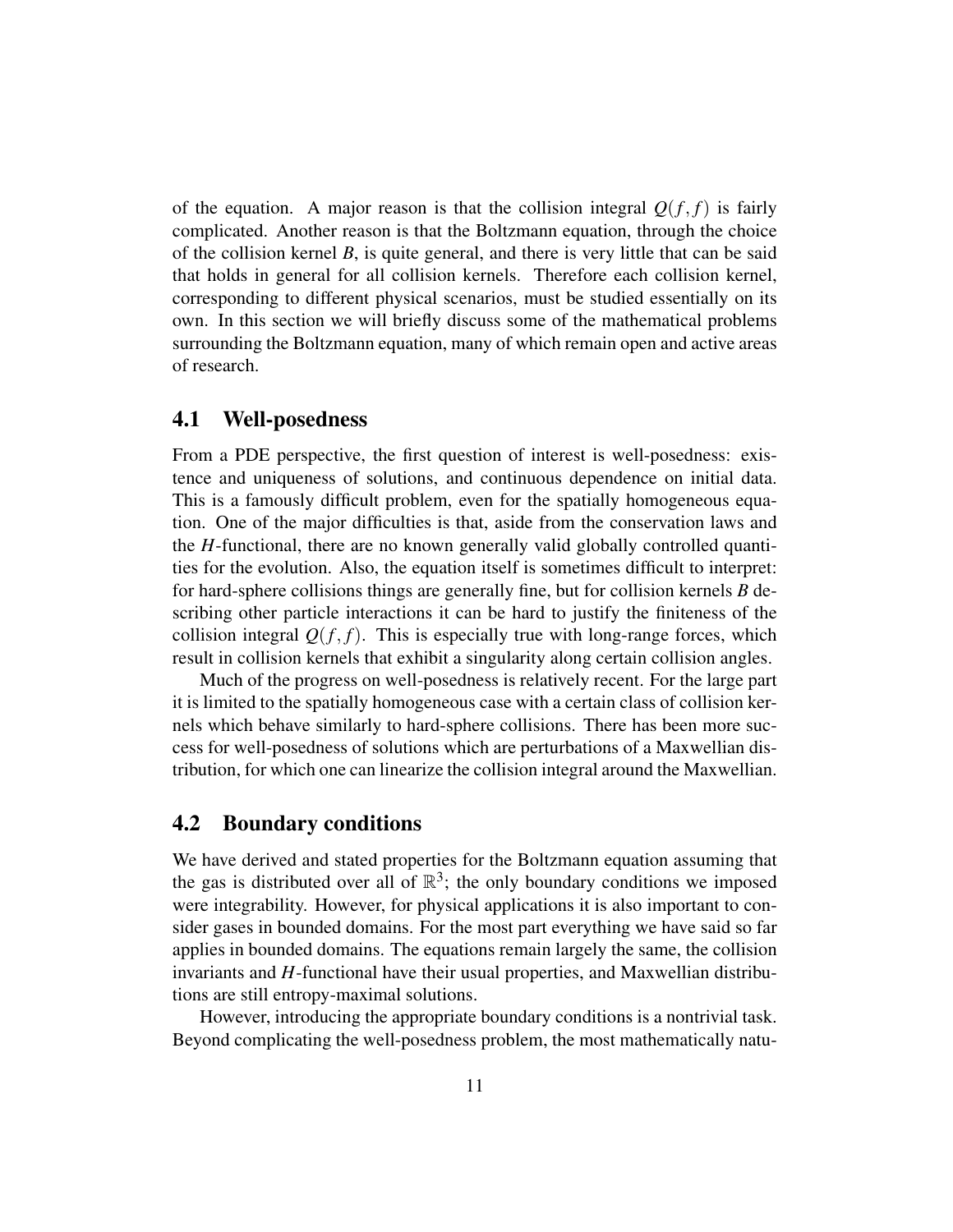ral boundary conditions are not necessarily the best suited to describing physical scenarios. Mathematically, boundary conditions such as *specular reflection* (particles bounce off the walls at an angle equal to the pre-collision angle) and *bounceback* (particles bounce off the walls with reversed momenta) are convenient, but they are not always good physical models. A good boundary condition takes into account the fine details of the gas-surface interaction. A commonly studied example of such a boundary condition is *Maxwellian diffusion*, in which particles are absorbed and re-emitted by the boundary according to a probability distribution which maintains thermodynamic equilibrium between the particles and the boundary.

### 4.3 Trend to equilibrium

The general conjecture for the long-time behavior of solutions to  $(1.10)$  in bounded domains is that they should asymptotically approach a Maxwellian distribution. That is, gases in bounded domains should eventually behave as ideal gases, a conjecture suggested by the *H*-theorem. The problem of trend to equilibrium is to prove this assertion, along with a quantitative description of the rate of convergence. Progress on this problem was driven by the development of entropy dissipation estimates, and nowadays has a mostly satisfactory answer when the corresponding Cauchy problem has a good theory.

In unbounded domains, the conjecture for the long-time behavior of solutions to the spatially inhomogeneous equation is different. This is because in unbounded domains, the long-time effects of the transport operator become important. The idea is that the transport operator has a *dispersive* effect on the distribution: some particles may fail to undergo a large number of collisions, and instead disperse out to infinity. For this situation the conjecture is that particles are dispersed at infinity, and the problem is to find quantitative estimates on the rate of dispersion. The research in this direction is driven by Strichartz estimates for the transport operator, which bears similarities to the theory of the Schrödinger equation.

### 4.4 Hydrodynamic limit

The Boltzmann equation is an equation intermediate between classical manyparticle mechanics and continuum mechanics. In particular, in some sense it lies between the equations of motion for classical mechanics and the fundamental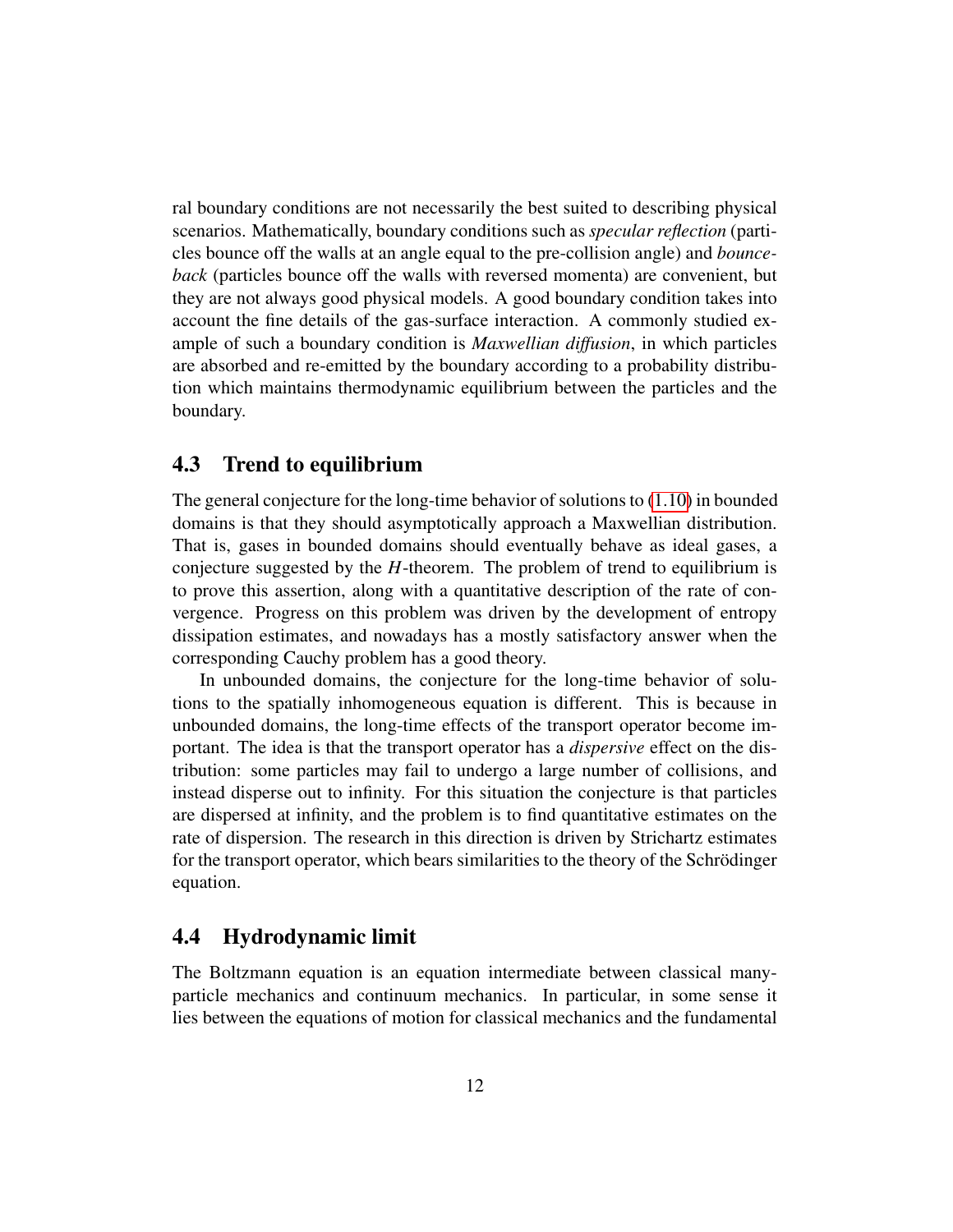equations of fluid dynamics: the Navier-Stokes and Euler equations. The problem of the hydrodynamic limit is to demonstrate that the Navier-Stokes and Euler equations arise as scaling limits of the Boltzmann equation, where the scaling limit is along the passage from a dilute gas to a fluid. This can be done at the level of purely formal manipulations, but to do so rigorously is an open problem. This problem is of interest partly for its physical implications, but also because understanding the passage between Boltzmann and fluid equations can be sources of inspiration in terms of what theorems can be passed between them.

### 4.5 Variant equations

The Boltzmann equation as stated in [\(1.10\)](#page-6-0) describes the dynamics of a dilute monatomic gas, and the particle interactions are left fairly vague in the form of the collision kernel *B*. Extensions and variants of the Boltzmann equation exist and are used to describe more complicated physical situations. We describe two of them here, though there are many more that are studied.

#### 4.5.1 Mixtures and polyatomic gases

In a monatomic gas, one can assume that all particle interactions are identical. For mixtures, one has to take into account that the interaction between two particles depends on which type of particles are interacting. Equations for such systems can be derived analogously to how we derived the Boltzmann equation for monatomic gases. The main difference is that we now need  $N$  distribution functions  $f_i$ , one for each species in the gas, and we need to study the gain and loss terms for each one. The gain and loss terms for  $f_i$  split into gain and loss terms for  $f_i$ due to interactions with each species. Naturally, being a system with a more complicated nonlinearity, the Boltzmann equations for mixtures are much less well-studied analytically, though they are useful for modelling. One useful feature of this approach is that one can model chemical reactions and radiative processes happening inside the gas as well, by incorporating them into the gain and loss terms.

#### 4.5.2 Quantum Boltzmann equations

When one incorporates quantum effects into the particle interactions, very different effects can appear.